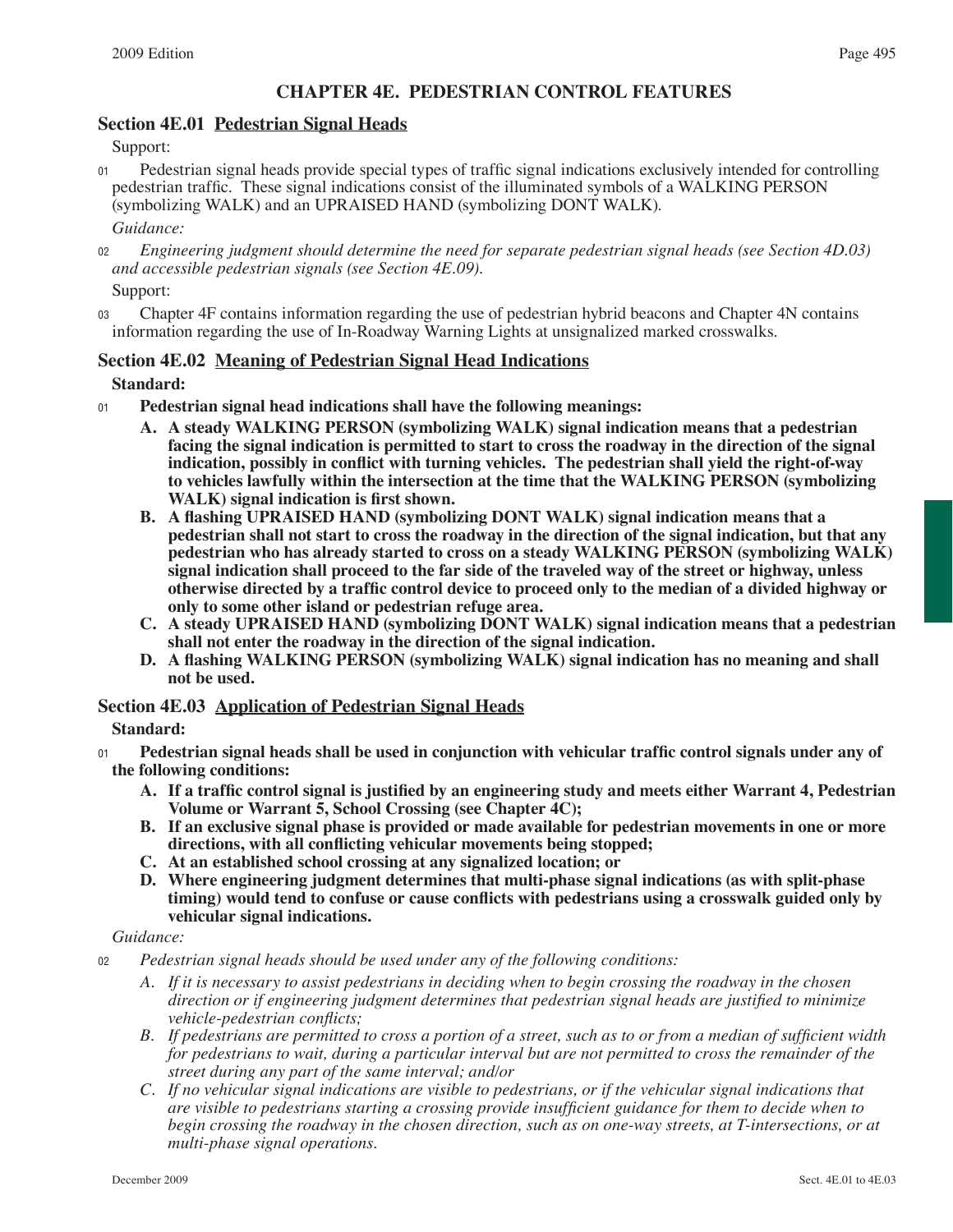<sup>03</sup>Pedestrian signal heads may be used under other conditions based on engineering judgment.

# **Section 4E.04 Size, Design, and Illumination of Pedestrian Signal Head Indications Standard:**

- <sup>01</sup>**All new pedestrian signal head indications shall be displayed within a rectangular background and shall consist of symbolized messages (see Figure 4E-1), except that existing pedestrian signal head indications with lettered or outline style symbol messages shall be permitted to be retained for the remainder of their useful service life. The symbol designs that are set forth in the "Standard Highway Signs and Markings" book (see Section 1A.11) shall be used. Each pedestrian signal head indication shall be independently displayed and emit a single color.**
- <sup>02</sup>**If a two-section pedestrian signal head is used, the UPRAISED HAND (symbolizing DONT WALK) signal section shall be mounted directly above the WALKING PERSON (symbolizing WALK) signal section. If a one-section pedestrian signal head is used,**



**the symbols shall be either overlaid upon each other or arranged side-by-side with the UPRAISED HAND symbol to the left of the WALKING PERSON symbol, and a light source that can display each symbol independently shall be used.**

- <sup>03</sup>**The WALKING PERSON (symbolizing WALK) signal indication shall be white, conforming to the publication entitled "Pedestrian Traffic Control Signal Indications" (see Section 1A.11), with all except the symbol obscured by an opaque material.**
- <sup>04</sup>**The UPRAISED HAND (symbolizing DONT WALK) signal indication shall be Portland orange, conforming to the publication entitled "Pedestrian Traffic Control Signal Indications" (see Section 1A.11), with all except the symbol obscured by an opaque material.**
- <sup>05</sup>**When not illuminated, the WALKING PERSON (symbolizing WALK) and UPRAISED HAND (symbolizing DONT WALK) symbols shall not be readily visible to pedestrians at the far end of the crosswalk that the pedestrian signal head indications control.**
- <sup>06</sup>**For pedestrian signal head indications, the symbols shall be at least 6 inches high.**
- <sup>07</sup>**The light source of a flashing UPRAISED HAND (symbolizing DONT WALK) signal indication shall be flashed continuously at a rate of not less than 50 or more than 60 times per minute. The displayed period of each flash shall be a minimum of 1/2 and a maximum of 2/3 of the total flash cycle.** *Guidance:*
- <sup>08</sup>*Pedestrian signal head indications should be conspicuous and recognizable to pedestrians at all distances from the beginning of the controlled crosswalk to a point 10 feet from the end of the controlled crosswalk during both day and night.*
- <sup>09</sup>*For crosswalks where the pedestrian enters the crosswalk more than 100 feet from the pedestrian signal head indications, the symbols should be at least 9 inches high.*
- <sup>10</sup>*If the pedestrian signal indication is so bright that it causes excessive glare in nighttime conditions, some form of automatic dimming should be used to reduce the brilliance of the signal indication.*

Sect. 4E.03 to 4E.04 December 2009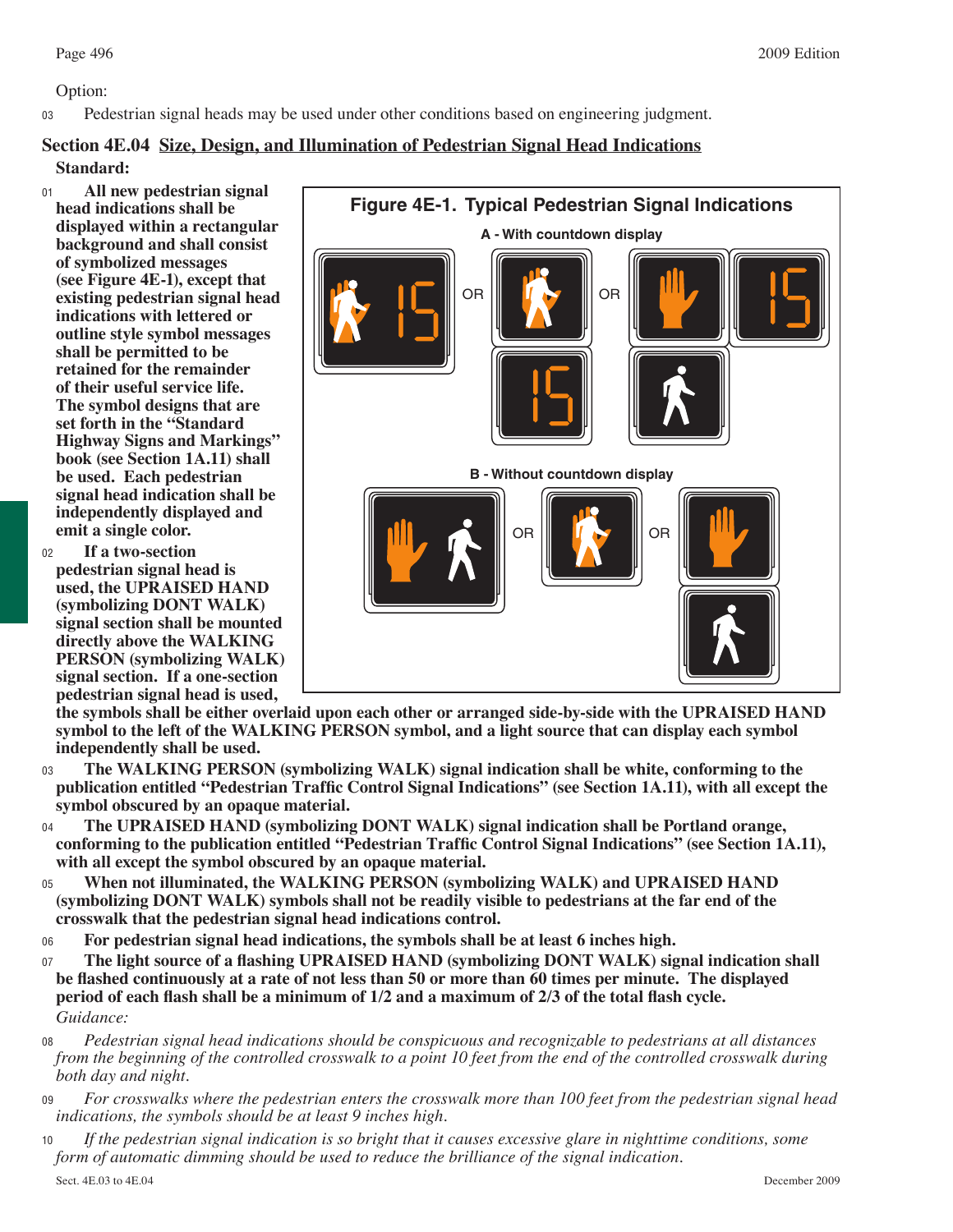<sup>11</sup>An animated eyes symbol may be added to a pedestrian signal head in order to prompt pedestrians to look for vehicles in the intersection during the time that the WALKING PERSON (symbolizing WALK) signal indication is displayed.

**Standard:**

<sup>12</sup>**If used, the animated eyes symbol shall consist of an outline of a pair of white steadily-illuminated eyes with white eyeballs that scan from side to side at a rate of approximately once per second. The animated eyes symbol shall be at least 12 inches wide with each eye having a width of at least 5 inches and a height of at least 2.5 inches. The animated eyes symbol shall be illuminated at the start of the walk interval and shall terminate at the end of the walk interval.**

# **Section 4E.05 Location and Height of Pedestrian Signal Heads**

**Standard:**

<sup>01</sup>**Pedestrian signal heads shall be mounted with the bottom of the signal housing including brackets not less than 7 feet or more than 10 feet above sidewalk level, and shall be positioned and adjusted to provide maximum visibility at the beginning of the controlled crosswalk.**

<sup>02</sup>**If pedestrian signal heads are mounted on the same support as vehicular signal heads, there shall be a physical separation between them.**

# **Section 4E.06 Pedestrian Intervals and Signal Phases**

**Standard:**

- <sup>01</sup>**At intersections equipped with pedestrian signal heads, the pedestrian signal indications shall be displayed except when the vehicular traffic control signal is being operated in the flashing mode. At those times, the pedestrian signal indications shall not be displayed.**
- <sup>02</sup>**When the pedestrian signal heads associated with a crosswalk are displaying either a steady WALKING PERSON (symbolizing WALK) or a flashing UPRAISED HAND (symbolizing DONT WALK) signal indication, a steady or a flashing red signal indication shall be shown to any conflicting vehicular movement that is approaching the intersection or midblock location perpendicular or nearly perpendicular to the crosswalk.**
- <sup>03</sup>**When pedestrian signal heads are used, a WALKING PERSON (symbolizing WALK) signal indication shall be displayed only when pedestrians are permitted to leave the curb or shoulder.**
- <sup>04</sup>**A pedestrian change interval consisting of a flashing UPRAISED HAND (symbolizing DONT WALK) signal indication shall begin immediately following the WALKING PERSON (symbolizing WALK) signal indication. Following the pedestrian change interval, a buffer interval consisting of a steady UPRAISED HAND (symbolizing DONT WALK) signal indication shall be displayed for at least 3 seconds prior to the release of any conflicting vehicular movement. The sum of the time of the pedestrian change interval and the buffer interval shall not be less than the calculated pedestrian clearance time (see Paragraphs 7 through 16). The buffer interval shall not begin later than the beginning of the red clearance interval, if used.**

Option:

During the yellow change interval, the UPRAISED HAND (symbolizing DON'T WALK) signal indication may be displayed as either a flashing indication, a steady indication, or a flashing indication for an initial portion of the yellow change interval and a steady indication for the remainder of the interval.

Support:

Figure 4E-2 illustrates the pedestrian intervals and their possible relationships with associated vehicular signal phase intervals.

*Guidance:*

- <sup>07</sup>*Except as provided in Paragraph 8, the pedestrian clearance time should be sufficient to allow a pedestrian crossing in the crosswalk who left the curb or shoulder at the end of the WALKING PERSON (symbolizing WALK) signal indication to travel at a walking speed of 3.5 feet per second to at least the far side of the traveled way or to a median of sufficient width for pedestrians to wait.* Option:
- <sup>08</sup>A walking speed of up to 4 feet per second may be used to evaluate the sufficiency of the pedestrian clearance time at locations where an extended pushbutton press function has been installed to provide slower pedestrians an opportunity to request and receive a longer pedestrian clearance time. Passive pedestrian detection may also be used to automatically adjust the pedestrian clearance time based on the pedestrian's actual walking speed or actual clearance of the crosswalk.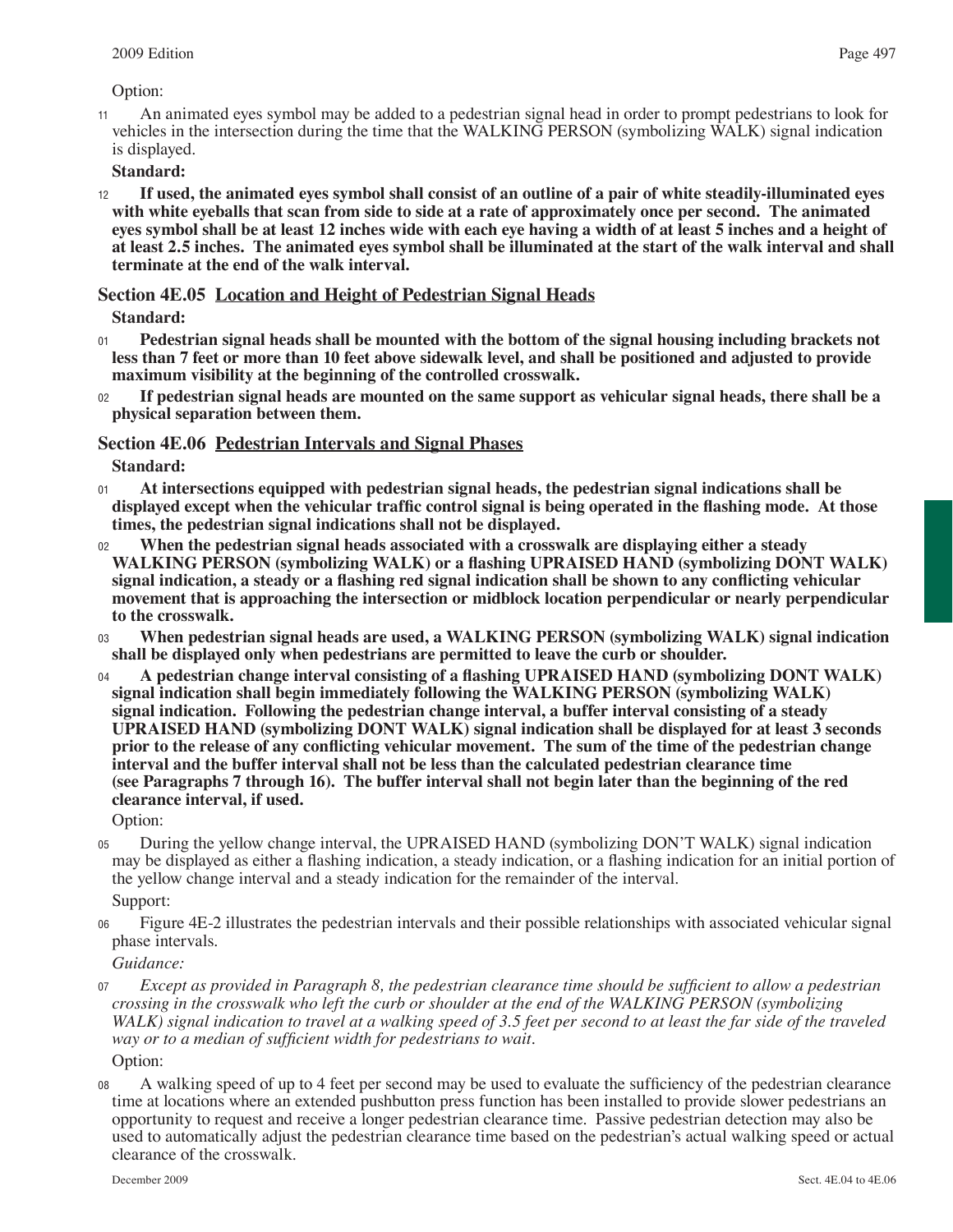|                                                                                                                             | Figure 4E-2. Pedestrian Intervals                                           |                                                                                        |                                                                |                                             |  |             | "Zero" point of<br>countdown display |                                                         |                                          |  |  |
|-----------------------------------------------------------------------------------------------------------------------------|-----------------------------------------------------------------------------|----------------------------------------------------------------------------------------|----------------------------------------------------------------|---------------------------------------------|--|-------------|--------------------------------------|---------------------------------------------------------|------------------------------------------|--|--|
|                                                                                                                             | <b>Steady</b>                                                               |                                                                                        |                                                                | Flashing with countdown*                    |  |             | <b>Steady</b>                        | <b>Steady</b>                                           |                                          |  |  |
| <b>Pedestrian</b><br><b>Signal</b><br><b>Display</b>                                                                        |                                                                             |                                                                                        |                                                                |                                             |  |             |                                      |                                                         |                                          |  |  |
| <b>Pedestrian</b><br><b>Intervals</b>                                                                                       |                                                                             | Walk<br>Interval                                                                       |                                                                | <b>Pedestrian</b><br><b>Change Interval</b> |  |             | <b>Buffer</b><br><b>Interval</b>     |                                                         |                                          |  |  |
|                                                                                                                             |                                                                             | 7 seconds<br>$MIN.*$                                                                   | Calculated pedestrian clearance time***<br>(see Section 4E.06) |                                             |  |             | 3 seconds<br>MIN.                    |                                                         |                                          |  |  |
| Relationship to associated vehicular phase intervals:                                                                       |                                                                             |                                                                                        |                                                                |                                             |  |             |                                      |                                                         |                                          |  |  |
| Yellow Change Interval = Buffer Interval<br>G                                                                               |                                                                             |                                                                                        |                                                                |                                             |  | Ÿ           |                                      | <b>Red</b>                                              |                                          |  |  |
| <b>Yellow Change Interval</b><br>G<br>+ Red Clearance Interval = Buffer Interval                                            |                                                                             |                                                                                        |                                                                |                                             |  | Y           | $\overline{R}$                       | <b>Red</b>                                              |                                          |  |  |
| <b>Part of Yellow Change Interval</b><br>G<br>+ Red Clearance Interval = Buffer Interval                                    |                                                                             |                                                                                        |                                                                |                                             |  | $\mathbf R$ |                                      | <b>Red</b>                                              |                                          |  |  |
| G<br><b>V</b><br>Red Clearance Interval = Buffer Interval                                                                   |                                                                             |                                                                                        |                                                                |                                             |  |             | $\overline{R}$<br><b>Red</b>         |                                                         |                                          |  |  |
| <b>Associated Green Interval extends</b><br>G<br>beyond end of Buffer Interval                                              |                                                                             |                                                                                        |                                                                |                                             |  |             |                                      | Y<br>$\overline{\mathsf{R}}$                            | <b>Red</b>                               |  |  |
|                                                                                                                             |                                                                             |                                                                                        |                                                                |                                             |  |             | Legend                               |                                                         |                                          |  |  |
| The countdown display is optional for Pedestrian Change Intervals of 7 seconds or less.                                     |                                                                             |                                                                                        |                                                                |                                             |  |             | $G = Green Interval$                 |                                                         |                                          |  |  |
|                                                                                                                             | The Walk Interval may be reduced under some conditions (see Section 4E.06). |                                                                                        |                                                                |                                             |  |             |                                      | $Y =$ Yellow Change Interval<br>(of at least 3 seconds) |                                          |  |  |
| $***$                                                                                                                       |                                                                             | The Buffer Interval, which shall always be provided and displayed, may be used to help |                                                                |                                             |  |             | $R = Red Clearance Interval$         |                                                         |                                          |  |  |
| satisfy the calculated pedestrian clearance time, or may begin after the calculated<br>pedestrian clearance time has ended. |                                                                             |                                                                                        |                                                                |                                             |  |             | $Red = Red because$                  |                                                         |                                          |  |  |
|                                                                                                                             |                                                                             |                                                                                        |                                                                |                                             |  |             |                                      |                                                         | conflicting traffic has<br>been released |  |  |

# <sup>09</sup>The additional time provided by an extended pushbutton press to satisfy pedestrian clearance time needs may be added to either the walk interval or the pedestrian change interval.

#### *Guidance:*

<sup>10</sup>*Where pedestrians who walk slower than 3.5 feet per second, or pedestrians who use wheelchairs, routinely use the crosswalk, a walking speed of less than 3.5 feet per second should be considered in determining the pedestrian clearance time.*

<sup>11</sup>*Except as provided in Paragraph 12, the walk interval should be at least 7 seconds in length so that pedestrians will have adequate opportunity to leave the curb or shoulder before the pedestrian clearance time begins.*

Option:

<sup>12</sup>If pedestrian volumes and characteristics do not require a 7-second walk interval, walk intervals as short as 4 seconds may be used.

Support:

<sup>13</sup>The walk interval is intended for pedestrians to start their crossing. The pedestrian clearance time is intended to allow pedestrians who started crossing during the walk interval to complete their crossing. Longer walk intervals are often used when the duration of the vehicular green phase associated with the pedestrian crossing is long enough to allow it.

*Guidance:*

<sup>14</sup>*The total of the walk interval and pedestrian clearance time should be sufficient to allow a pedestrian crossing in the crosswalk who left the pedestrian detector (or, if no pedestrian detector is present, a location 6 feet from the face of the curb or from the edge of the pavement) at the beginning of the WALKING PERSON (symbolizing WALK) signal indication to travel at a walking speed of 3 feet per second to the far side of the traveled way being crossed or to the median if a two-stage pedestrian crossing sequence is used. Any additional time that is required to satisfy the conditions of this paragraph should be added to the walk interval.*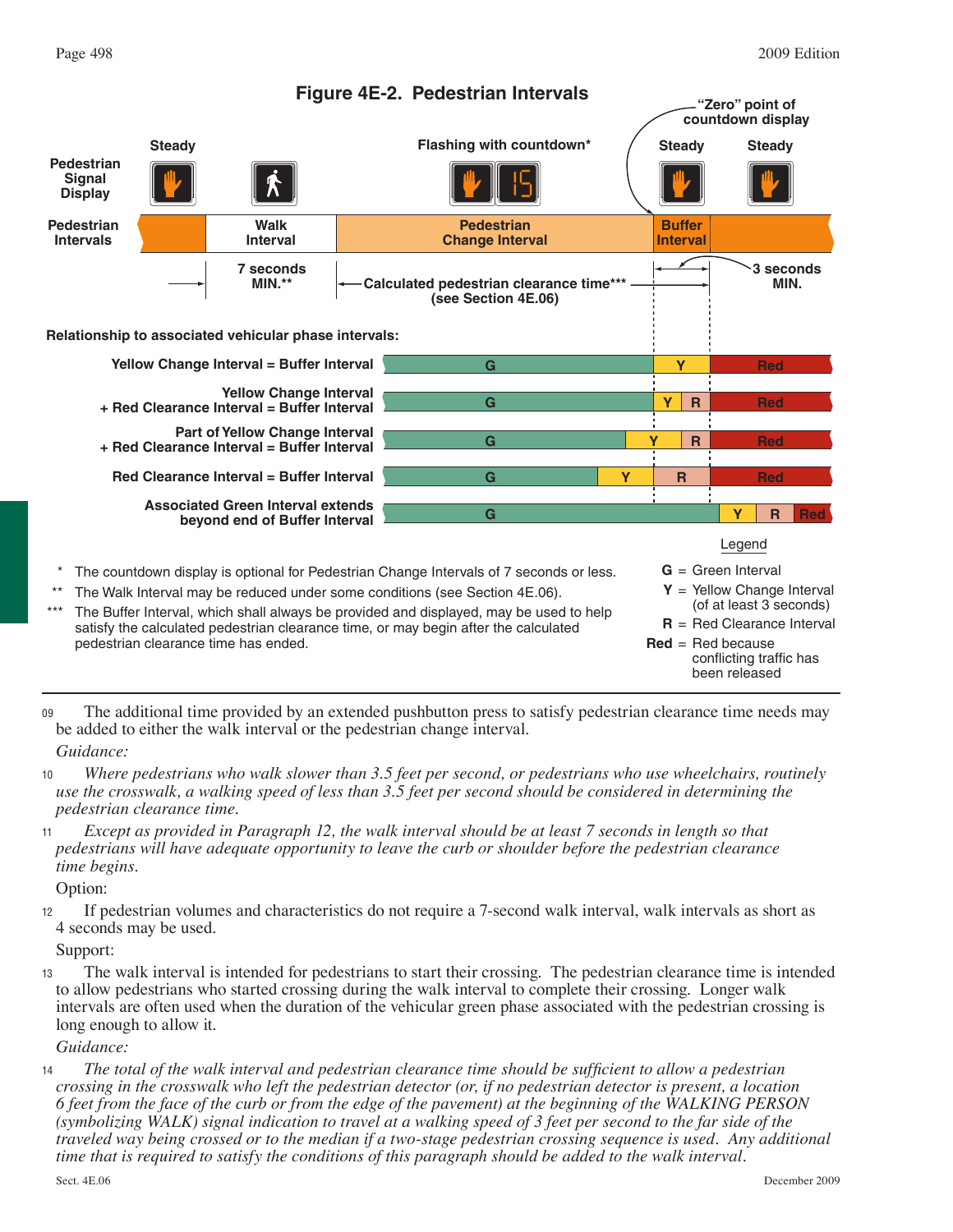<sup>15</sup>On a street with a median of sufficient width for pedestrians to wait, a pedestrian clearance time that allows the pedestrian to cross only from the curb or shoulder to the median may be provided.

**Standard:**

- <sup>16</sup>**Where the pedestrian clearance time is sufficient only for crossing from the curb or shoulder to a median of sufficient width for pedestrians to wait, median-mounted pedestrian signals (with pedestrian detectors if actuated operation is used) shall be provided (see Sections 4E.08 and 4E.09) and signing such as the R10-3d sign (see Section 2B.52) shall be provided to notify pedestrians to cross only to the median to await the next WALKING PERSON (symbolizing WALK) signal indication.** *Guidance:*
- <sup>17</sup>*Where median-mounted pedestrian signals and detectors are provided, the use of accessible pedestrian signals (see Sections 4E.09 through 4E.13) should be considered.*

Option:

18 During the transition into preemption, the walk interval and the pedestrian change interval may be shortened or omitted as described in Section 4D.27.

<sup>19</sup>At intersections with high pedestrian volumes and high conflicting turning vehicle volumes, a brief leading pedestrian interval, during which an advance WALKING PERSON (symbolizing WALK) indication is displayed for the crosswalk while red indications continue to be displayed to parallel through and/or turning traffic, may be used to reduce conflicts between pedestrians and turning vehicles.

*Guidance:*

<sup>20</sup>*If a leading pedestrian interval is used, the use of accessible pedestrian signals (see Sections 4E.09 through 4E.13) should be considered.*

Support:

<sup>21</sup>If a leading pedestrian interval is used without accessible features, pedestrians who are visually impaired can be expected to begin crossing at the onset of the vehicular movement when drivers are not expecting them to begin crossing.

*Guidance:*

- <sup>22</sup>*If a leading pedestrian interval is used, it should be at least 3 seconds in duration and should be timed to allow pedestrians to cross at least one lane of traffic or, in the case of a large corner radius, to travel far enough for pedestrians to establish their position ahead of the turning traffic before the turning traffic is released.*
- <sup>23</sup>*If a leading pedestrian interval is used, consideration should be given to prohibiting turns across the crosswalk during the leading pedestrian interval.*

Support:

24 At intersections with pedestrian volumes that are so high that drivers have difficulty finding an opportunity to turn across the crosswalk, the duration of the green interval for a parallel concurrent vehicular movement is sometimes intentionally set to extend beyond the pedestrian clearance time to provide turning drivers additional green time to make their turns while the pedestrian signal head is displaying a steady UPRAISED HAND (symbolizing DONT WALK) signal indication after pedestrians have had time to complete their crossings.

# **Section 4E.07 Countdown Pedestrian Signals**

**Standard:**

<sup>01</sup>**All pedestrian signal heads used at crosswalks where the pedestrian change interval is more than 7 seconds shall include a pedestrian change interval countdown display in order to inform pedestrians of the number of seconds remaining in the pedestrian change interval.**

Option:

<sup>02</sup>Pedestrian signal heads used at crosswalks where the pedestrian change interval is 7 seconds or less may include a pedestrian change interval countdown display in order to inform pedestrians of the number of seconds remaining in the pedestrian change interval.

- <sup>03</sup>**Where countdown pedestrian signals are used, the countdown shall always be displayed simultaneously with the flashing UPRAISED HAND (symbolizing DONT WALK) signal indication displayed for that crosswalk.**
- <sup>04</sup>**Countdown pedestrian signals shall consist of Portland orange numbers that are at least 6 inches in height on a black opaque background. The countdown pedestrian signal shall be located immediately adjacent to the associated UPRAISED HAND (symbolizing DONT WALK) pedestrian signal head indication (see Figure 4E-1).**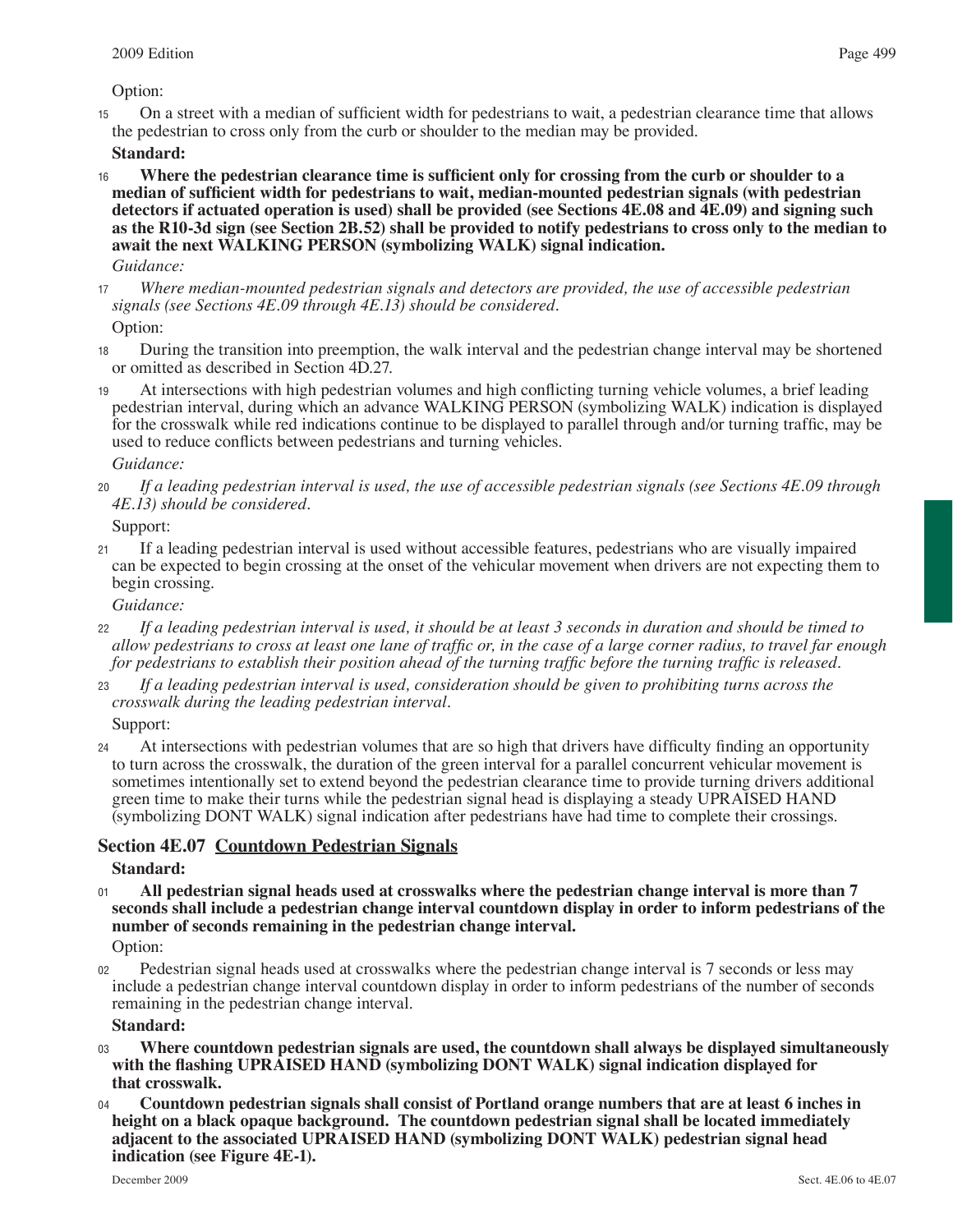- <sup>05</sup>**The display of the number of remaining seconds shall begin only at the beginning of the pedestrian change interval (flashing UPRAISED HAND). After the countdown displays zero, the display shall remain dark until the beginning of the next countdown.**
- <sup>06</sup>**The countdown pedestrian signal shall display the number of seconds remaining until the termination of the pedestrian change interval (flashing UPRAISED HAND). Countdown displays shall not be used during the walk interval or during the red clearance interval of a concurrent vehicular phase.** *Guidance:*
- <sup>07</sup>*If used with a pedestrian signal head that does not have a concurrent vehicular phase, the pedestrian change interval (flashing UPRAISED HAND) should be set to be approximately 4 seconds less than the required pedestrian clearance time (see Section 4E.06) and an additional clearance interval (during which a steady UPRAISED HAND is displayed) should be provided prior to the start of the conflicting vehicular phase.*
- <sup>08</sup>*For crosswalks where the pedestrian enters the crosswalk more than 100 feet from the countdown pedestrian signal display, the numbers should be at least 9 inches in height.*
- <sup>09</sup>*Because some technology includes the countdown pedestrian signal logic in a separate timing device that is independent of the timing in the traffic signal controller, care should be exercised by the engineer when timing changes are made to pedestrian change intervals.*
- <sup>10</sup>*If the pedestrian change interval is interrupted or shortened as a part of a transition into a preemption sequence (see Section 4E.06), the countdown pedestrian signal display should be discontinued and go dark immediately upon activation of the preemption transition.*

# **Section 4E.08 Pedestrian Detectors**

Option:

01 Pedestrian detectors may be pushbuttons or passive detection devices.

Support:

- <sup>02</sup>Passive detection devices register the presence of a pedestrian in a position indicative of a desire to cross, without requiring the pedestrian to push a button. Some passive detection devices are capable of tracking the progress of a pedestrian as the pedestrian crosses the roadway for the purpose of extending or shortening the duration of certain pedestrian timing intervals.
- <sup>03</sup>The provisions in this Section place pedestrian pushbuttons within easy reach of pedestrians who are intending to cross each crosswalk and make it obvious which pushbutton is associated with each crosswalk. These provisions also position pushbutton poles in optimal locations for installation of accessible pedestrian signals (see Sections 4E.09 through 4E.13). Information regarding reach ranges can be found in the "Americans with Disabilities Act Accessibility Guidelines for Buildings and Facilities (ADAAG)" (see Section 1A.11). *Guidance:*
- <sup>04</sup>*If pedestrian pushbuttons are used, they should be capable of easy activation and conveniently located near each end of the crosswalks. Except as provided in Paragraphs 5 and 6, pedestrian pushbuttons should be located to meet all of the following criteria (see Figure 4E-3):*
	- *A. Unobstructed and adjacent to a level all-weather surface to provide access from a wheelchair;*
	- *B. Where there is an all-weather surface, a wheelchair accessible route from the pushbutton to the ramp;*
	- *C. Between the edge of the crosswalk line (extended) farthest from the center of the intersection and the side of a curb ramp (if present), but not greater than 5 feet from said crosswalk line;*
	- *D. Between 1.5 and 6 feet from the edge of the curb, shoulder, or pavement;*
	- *E. With the face of the pushbutton parallel to the crosswalk to be used; and*
	- *F. At a mounting height of approximately 3.5 feet, but no more than 4 feet, above the sidewalk.*
- <sup>05</sup>*Where there are physical constraints that make it impractical to place the pedestrian pushbutton adjacent to a level all-weather surface, the surface should be as level as feasible.*
- <sup>06</sup>*Where there are physical constraints that make it impractical to place the pedestrian pushbutton between 1.5 and 6 feet from the edge of the curb, shoulder, or pavement, it should not be farther than 10 feet from the edge of curb, shoulder, or pavement.*
- <sup>07</sup>*Except as provided in Paragraph 8, where two pedestrian pushbuttons are provided on the same corner of a signalized location, the pushbuttons should be separated by a distance of at least 10 feet.*

Option:

<sup>08</sup>Where there are physical constraints on a particular corner that make it impractical to provide the 10-foot separation between the two pedestrian pushbuttons, the pushbuttons may be placed closer together or on the same pole.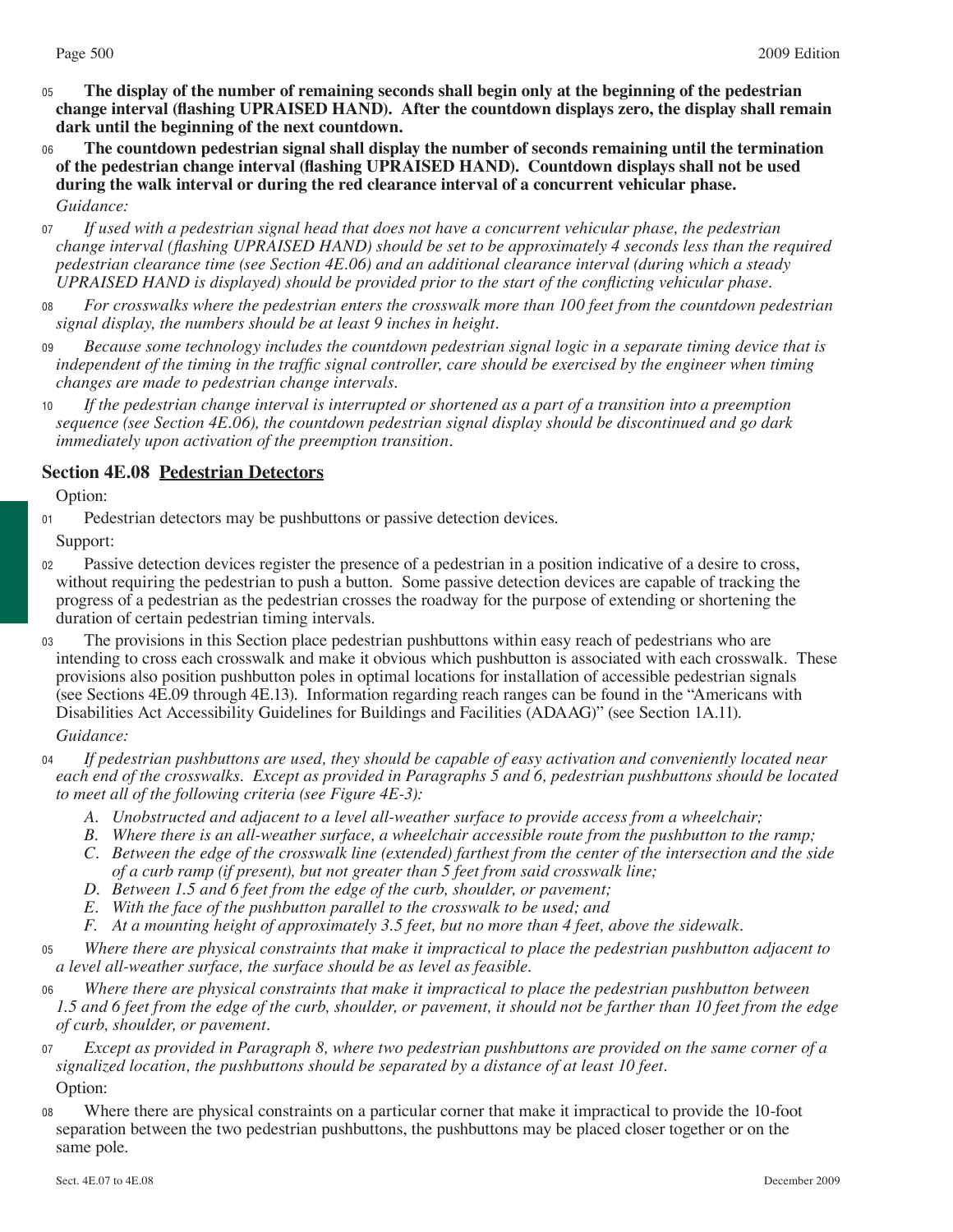



Notes:

- 1. Where there are constraints that make it impractical to place the pedestrian pushbutton between 1.5 feet and 6 feet from the edge of the curb, shoulder, or pavement, it should not be further than 10 feet from the edge of curb, shoulder, or pavement.
- 2. Two pedestrian pushbuttons on a corner should be separated by 10 feet.
- 3. This figure is not drawn to scale.
- 4. Figure 4E-4 shows typical pushbutton locations.

Support:

09 Figure 4E-4 shows typical pedestrian pushbutton locations for a variety of situations.

#### **Standard:**

<sup>10</sup>**Signs (see Section 2B.52) shall be mounted adjacent to or integral with pedestrian pushbuttons, explaining their purpose and use.**

Option:

<sup>11</sup>At certain locations, a supplemental sign in a more visible location may be used to call attention to the pedestrian pushbutton.

- <sup>12</sup>**The positioning of pedestrian pushbuttons and the legends on the pedestrian pushbutton signs shall clearly indicate which crosswalk signal is actuated by each pedestrian pushbutton.**
- <sup>13</sup>**If the pedestrian clearance time is sufficient only to cross from the curb or shoulder to a median of sufficient width for pedestrians to wait and the signals are pedestrian actuated, an additional pedestrian detector shall be provided in the median.**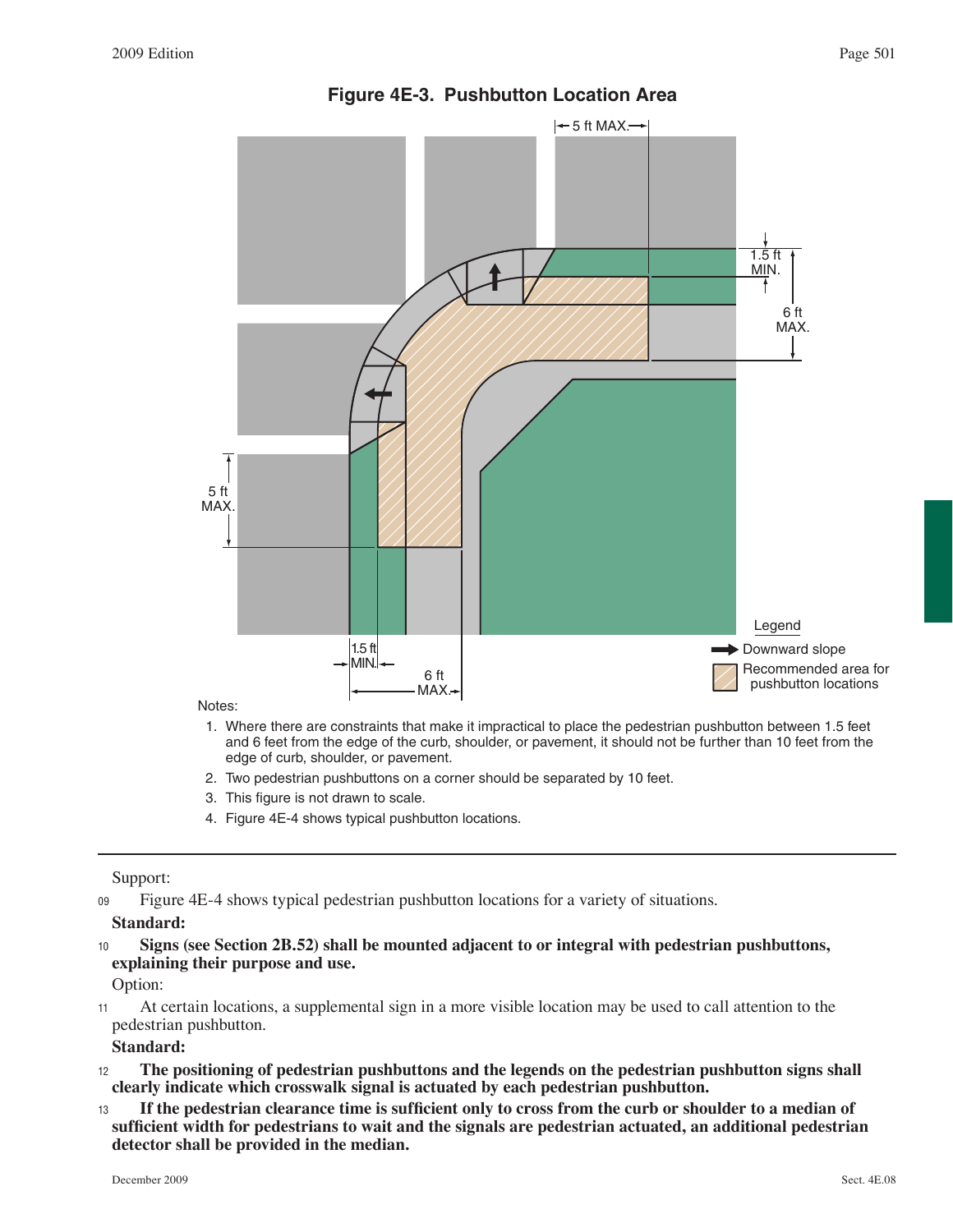# **Figure 4E-4. Typical Pushbutton Locations** (Sheet 1 of 2)

# **A - Parallel ramps with wide sidewalk**



**C - Parallel ramps with narrow sidewalk and tight corner radius**





**B - Parallel ramps with narrow sidewalk**

**D - Perpendicular ramps with crosswalks far apart**



Notes:

- 1. This figure is not drawn to scale.
- 2. These drawings are intended to describe the typical locations for pedestrian pushbutton installations. They are not intended to be a guide for the design of curb cut ramps.
- 3. Figure 4E-3 shows the recommended area for pushbutton locations.

## *Guidance:*

- <sup>14</sup>*The use of additional pedestrian detectors on islands or medians where a pedestrian might become stranded should be considered.*
- <sup>15</sup>*If used, special purpose pushbuttons (to be operated only by authorized persons) should include a housing capable of being locked to prevent access by the general public and do not need an instructional sign.*

#### **Standard:**

<sup>16</sup>**If used, a pilot light or other means of indication installed with a pedestrian pushbutton shall not be illuminated until actuation. Once it is actuated, the pilot light shall remain illuminated until the pedestrian's green or WALKING PERSON (symbolizing WALK) signal indication is displayed.**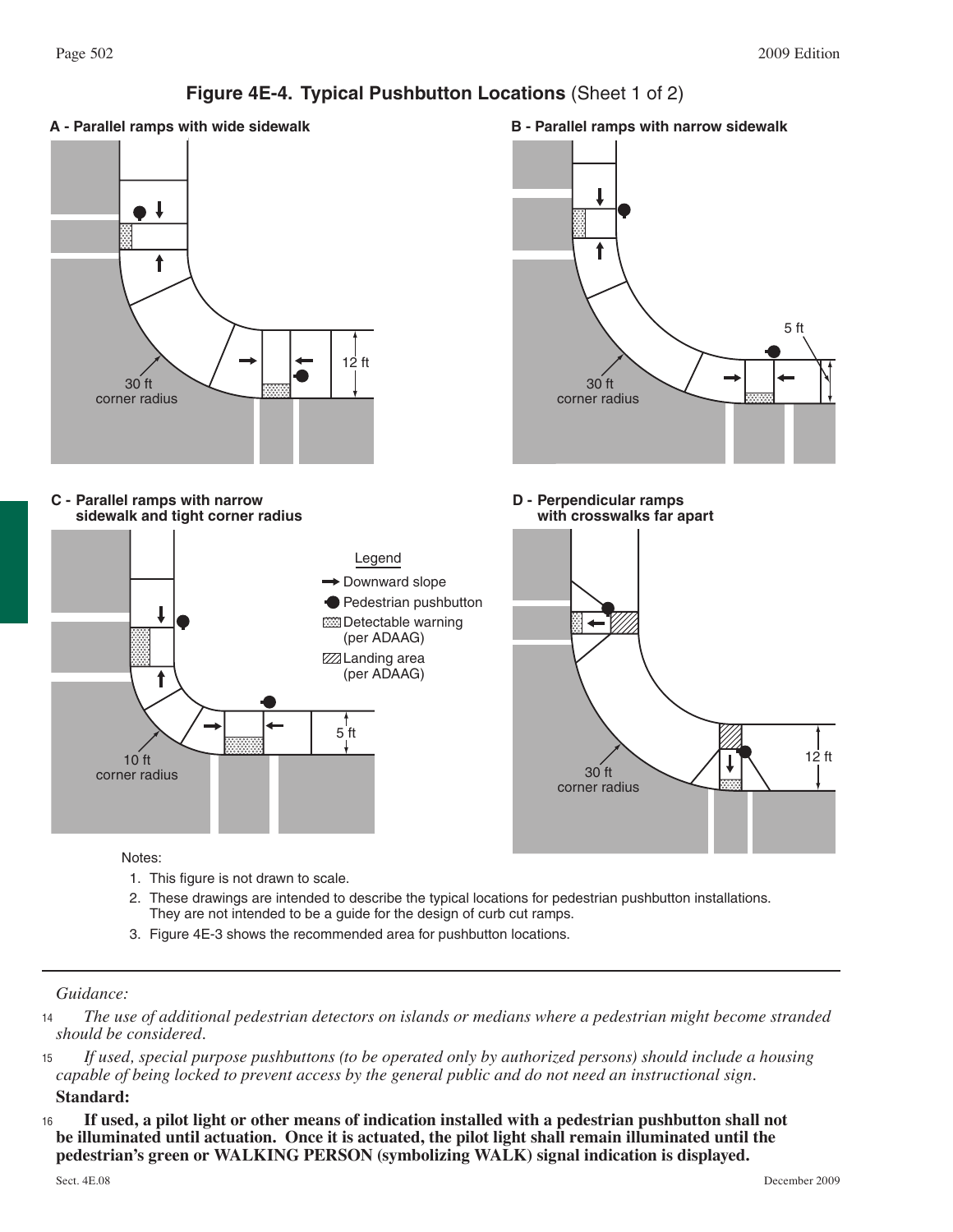



**G - Perpendicular ramps with sidewalk set back from road with crosswalks close together**



Notes:

- 1. This figure is not drawn to scale.
- 2. Tese drawings are intended to describe the typical locations for pedestrian pushbutton installations. They are not intended to be a guide for the design of curb cut ramps.
- 3. Figure 4E-3 shows the recommended area for pushbutton locations.
- <sup>17</sup>**If a pilot light is used at an accessible pedestrian signal location (see Sections 4E.09 through 4E.13), each actuation shall be accompanied by the speech message "wait."** Option:

18 At signalized locations with a demonstrated need and subject to equipment capabilities, pedestrians with special needs may be provided with additional crossing time by means of an extended pushbutton press. **Standard:**

<sup>19</sup>**If additional crossing time is provided by means of an extended pushbutton press, a PUSH BUTTON FOR 2 SECONDS FOR EXTRA CROSSING TIME (R10-32P) plaque (see Figure 2B-26) shall be mounted adjacent to or integral with the pedestrian pushbutton.**

**F - Perpendicular ramps with sidewalk set back from road with crosswalks far apart**



**H - Perpendicular ramps with sidewalk set back from road with continuous sidewalk between ramps**

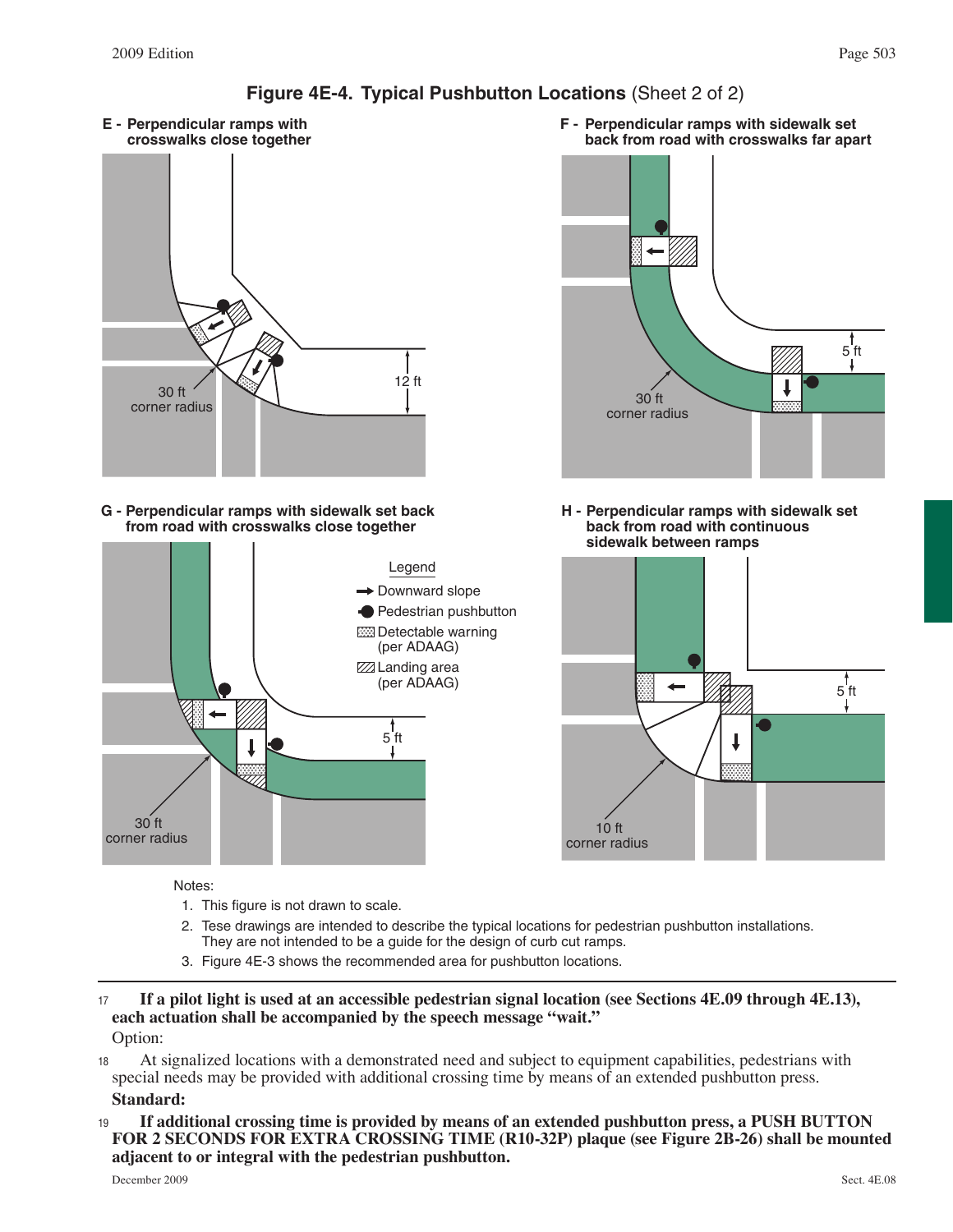# **Section 4E.09 Accessible Pedestrian Signals and Detectors – General**

Support:

- <sup>01</sup>Accessible pedestrian signals and detectors provide information in non-visual formats (such as audible tones, speech messages, and/or vibrating surfaces).
- <sup>02</sup>The primary technique that pedestrians who have visual disabilities use to cross streets at signalized locations is to initiate their crossing when they hear the traffic in front of them stop and the traffic alongside them begin to move, which often corresponds to the onset of the green interval. The existing environment is often not sufficient to provide the information that pedestrians who have visual disabilities need to cross a roadway at a signalized location.

# *Guidance:*

- <sup>03</sup>*If a particular signalized location presents difficulties for pedestrians who have visual disabilities to cross the roadway, an engineering study should be conducted that considers the needs of pedestrians in general, as well as the information needs of pedestrians with visual disabilities. The engineering study should consider the following factors:*
	- *A. Potential demand for accessible pedestrian signals;*
	- *B. A request for accessible pedestrian signals;*
	- *C. Traffic volumes during times when pedestrians might be present, including periods of low traffic volumes or high turn-on-red volumes;*
	- *D. The complexity of traffic signal phasing (such as split phases, protected turn phases, leading pedestrian intervals, and exclusive pedestrian phases); and*
	- *E. The complexity of intersection geometry.*

Support:

- <sup>04</sup>The factors that make crossing at a signalized location difficult for pedestrians who have visual disabilities include: increasingly quiet cars, right turn on red (which masks the beginning of the through phase), continuous right-turn movements, complex signal operations, traffic circles, and wide streets. Furthermore, low traffic volumes might make it difficult for pedestrians who have visual disabilities to discern signal phase changes.
- <sup>05</sup>Local organizations, providing support services to pedestrians who have visual and/or hearing disabilities, can often act as important advisors to the traffic engineer when consideration is being given to the installation of devices to assist such pedestrians. Additionally, orientation and mobility specialists or similar staff also might be able to provide a wide range of advice. The U.S. Access Board (www.access-board.gov) provides technical assistance for making pedestrian signal information available to persons with visual disabilities (see Page i for the address for the U.S. Access Board).

# **Standard:**

- <sup>06</sup>**When used, accessible pedestrian signals shall be used in combination with pedestrian signal timing. The information provided by an accessible pedestrian signal shall clearly indicate which pedestrian crossing is served by each device.**
- <sup>07</sup>**Under stop-and-go operation, accessible pedestrian signals shall not be limited in operation by the time of day or day of week.**

Option:

- <sup>08</sup>Accessible pedestrian signal detectors may be pushbuttons or passive detection devices.
- <sup>09</sup>At locations with pretimed traffic control signals or non-actuated approaches, pedestrian pushbuttons may be used to activate the accessible pedestrian signals.

Support:

<sup>10</sup>Accessible pedestrian signals are typically integrated into the pedestrian detector (pushbutton), so the audible tones and/or messages come from the pushbutton housing. They have a pushbutton locator tone and tactile arrow, and can include audible beaconing and other special features.

Option:

11 The name of the street to be crossed may also be provided in accessible format, such as Braille or raised print. Tactile maps of crosswalks may also be provided.

Support:

<sup>12</sup>Specifications regarding the use of Braille or raised print for traffic control devices can be found in the "Americans with Disabilities Act Accessibility Guidelines for Buildings and Facilities (ADAAG)" (see Section 1A.11).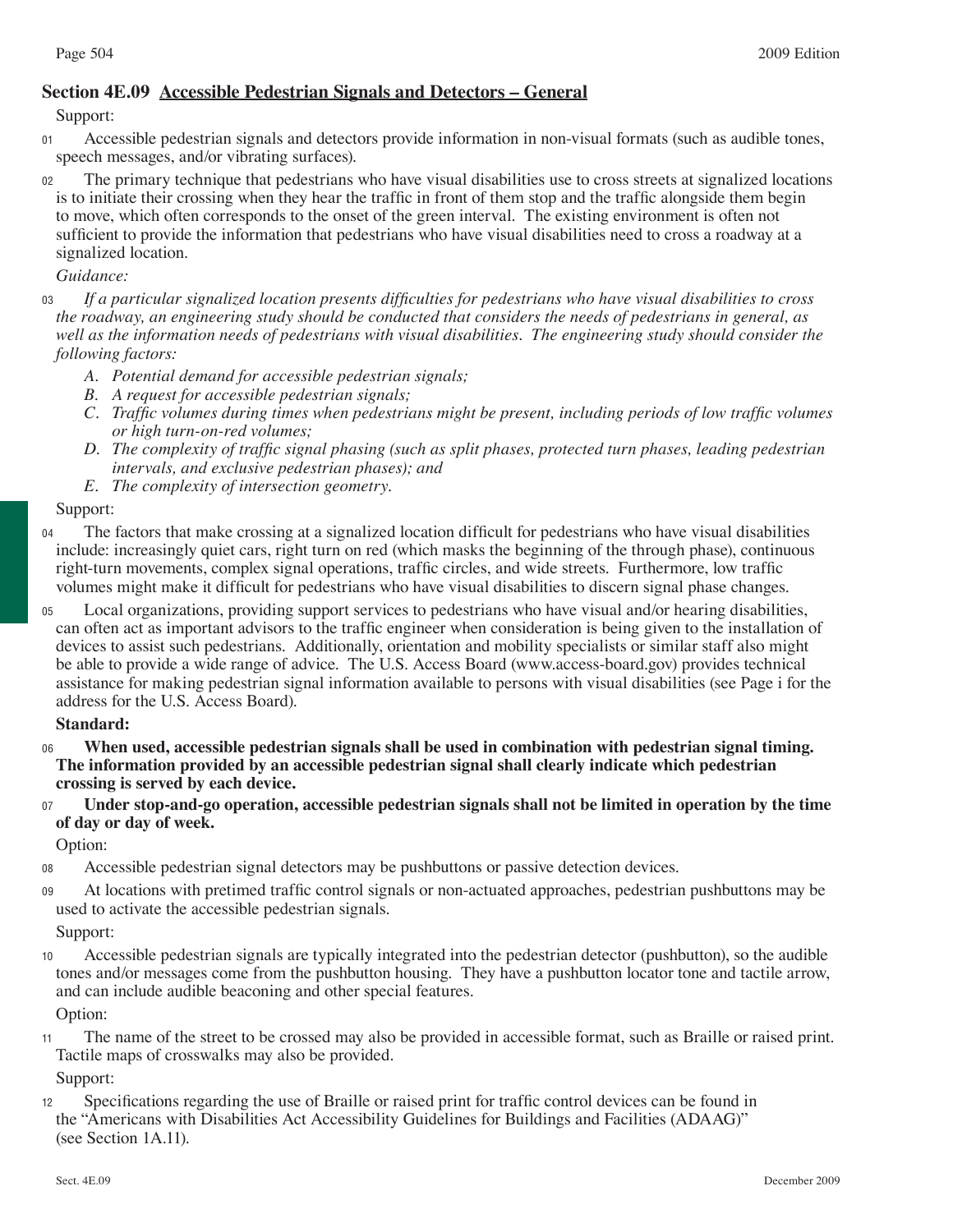# **Standard:**

<sup>13</sup>**At accessible pedestrian signal locations where pedestrian pushbuttons are used, each pushbutton shall activate both the walk interval and the accessible pedestrian signals.**

# **Section 4E.10 Accessible Pedestrian Signals and Detectors – Location**

Support:

- <sup>01</sup>Accessible pedestrian signals that are located as close as possible to pedestrians waiting to cross the street provide the clearest and least ambiguous indication of which pedestrian crossing is served by a device. *Guidance:*
- <sup>02</sup>*Pushbuttons for accessible pedestrian signals should be located in accordance with the provisions of Section 4E.08 and should be located as close as possible to the crosswalk line furthest from the center of the intersection and as close as possible to the curb ramp.*

**Standard:**

- <sup>03</sup>**If two accessible pedestrian pushbuttons are placed less than 10 feet apart or on the same pole, each accessible pedestrian pushbutton shall be provided with the following features (see Sections 4E.11 through 4E.13):**
	- **A. A pushbutton locator tone,**
	- **B. A tactile arrow,**
	- **C. A speech walk message for the WALKING PERSON (symbolizing WALK) indication, and**
	- **D. A speech pushbutton information message.**
- <sup>04</sup>**If the pedestrian clearance time is sufficient only to cross from the curb or shoulder to a median of sufficient width for pedestrians to wait and accessible pedestrian detectors are used, an additional accessible pedestrian detector shall be provided in the median.**

# **Section 4E.11 Accessible Pedestrian Signals and Detectors – Walk Indications**

Support:

<sup>01</sup>Technology that provides different sounds for each non-concurrent signal phase has frequently been found to provide ambiguous information. Research indicates that a rapid tick tone for each crossing coming from accessible pedestrian signal devices on separated poles located close to each crosswalk provides unambiguous information to pedestrians who are blind or visually impaired. Vibrotactile indications provide information to pedestrians who are blind and deaf and are also used by pedestrians who are blind or who have low vision to confirm the walk signal in noisy situations.

**Standard:**

- <sup>02</sup>**Accessible pedestrian signals shall have both audible and vibrotactile walk indications.**
- <sup>03</sup>**Vibrotactile walk indications shall be provided by a tactile arrow on the pushbutton (see Section 4E.12) that vibrates during the walk interval.**
- <sup>04</sup>**Accessible pedestrian signals shall have an audible walk indication during the walk interval only. The audible walk indication shall be audible from the beginning of the associated crosswalk.**
- <sup>05</sup>**The accessible walk indication shall have the same duration as the pedestrian walk signal except when the pedestrian signal rests in walk.**

*Guidance:*

<sup>06</sup>*If the pedestrian signal rests in walk, the accessible walk indication should be limited to the first 7 seconds of the walk interval. The accessible walk indication should be recalled by a button press during the walk interval provided that the crossing time remaining is greater than the pedestrian change interval.*

- <sup>07</sup>**Where two accessible pedestrian signals are separated by a distance of at least 10 feet, the audible walk indication shall be a percussive tone. Where two accessible pedestrian signals on one corner are not separated by a distance of at least 10 feet, the audible walk indication shall be a speech walk message.**
- <sup>08</sup>**Audible tone walk indications shall repeat at eight to ten ticks per second. Audible tones used as walk indications shall consist of multiple frequencies with a dominant component at 880 Hz.**
	- *Guidance:*
- <sup>09</sup>*The volume of audible walk indications and pushbutton locator tones (see Section 4E.12) should be set to be a maximum of 5 dBA louder than ambient sound, except when audible beaconing is provided in response to an extended pushbutton press.*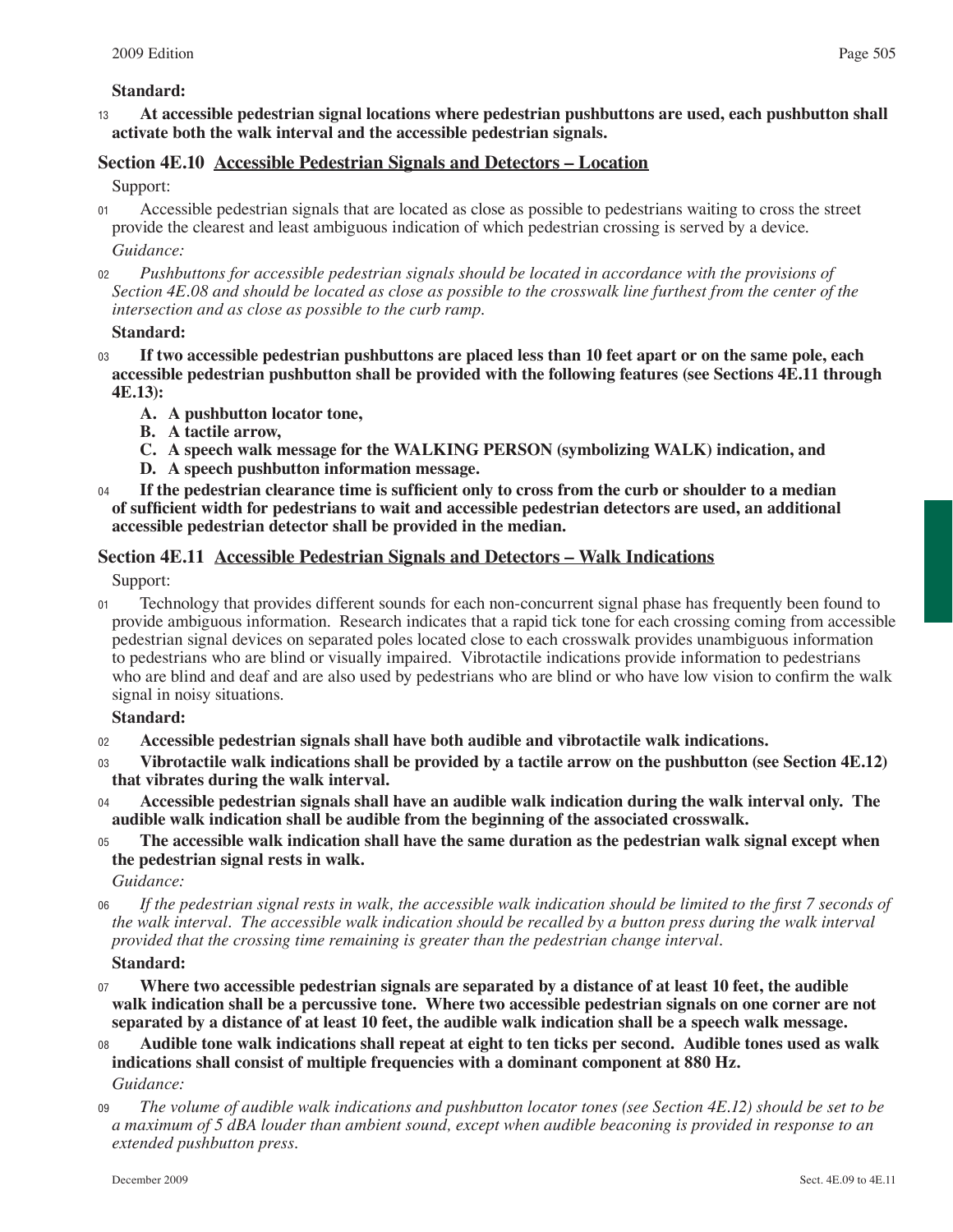# **Standard:**

# <sup>10</sup>**Automatic volume adjustment in response to ambient traffic sound level shall be provided up to a maximum volume of 100 dBA.**

*Guidance:*

- <sup>11</sup>*The sound level of audible walk indications and pushbutton locator tones should be adjusted to be low enough to avoid misleading pedestrians who have visual disabilities when the following conditions exist:*
	- *A. Where there is an island that allows unsignalized right turns across a crosswalk between the island and the sidewalk.*
	- *B. Where multi-leg approaches or complex signal phasing require more than two pedestrian phases, such that it might be unclear which crosswalk is served by each audible tone.*
	- *C. At intersections where a diagonal pedestrian crossing is allowed, or where one street receives a WALKING PERSON (symbolizing WALK) signal indication simultaneously with another street.*

# Option:

12 An alert tone, which is a very brief burst of high-frequency sound at the beginning of the audible walk indication that rapidly decays to the frequency of the walk tone, may be used to alert pedestrians to the beginning of the walk interval.

Support:

- 13 An alert tone can be particularly useful if the walk tone is not easily audible in some traffic conditions.
- <sup>14</sup>Speech walk messages communicate to pedestrians which street has the walk interval. Speech messages might be either directly audible or transmitted, requiring a personal receiver to hear the message. To be a useful system, the words and their meaning need to be correctly understood by all users in the context of the street environment where they are used. Because of this, tones are the preferred means of providing audible walk indications except where two accessible pedestrian signals on one corner are not separated by a distance of at least 10 feet.
- <sup>15</sup>If speech walk messages are used, pedestrians have to know the names of the streets that they are crossing in order for the speech walk messages to be unambiguous. In getting directions to travel to a new location, pedestrians with visual disabilities do not always get the name of each street to be crossed. Therefore, it is desirable to give users of accessible pedestrian signals the name of the street controlled by the pushbutton. This can be done by means of a speech pushbutton information message (see Section 4D.13) during the flashing or steady UPRAISED HAND intervals, or by raised print and Braille labels on the pushbutton housing.
- <sup>16</sup>By combining the information from the pushbutton message or Braille label, the tactile arrow aligned in the direction of travel on the relevant crosswalk, and the speech walk message, pedestrians with visual disabilities are able to correctly respond to speech walk messages even if there are two pushbuttons on the same pole.

# **Standard:**

- <sup>17</sup>**If speech walk messages are used to communicate the walk interval, they shall provide a clear message that the walk interval is in effect, as well as to which crossing it applies. Speech walk messages shall be used only at intersections where it is technically infeasible to install two accessible pedestrian signals at one corner separated by a distance of at least 10 feet.**
- <sup>18</sup>**Speech walk messages that are used at intersections having pedestrian phasing that is concurrent with vehicular phasing shall be patterned after the model: "Broadway. Walk sign is on to cross Broadway."**
- <sup>19</sup>**Speech walk messages that are used at intersections having exclusive pedestrian phasing shall be patterned after the model: "Walk sign is on for all crossings."**
- <sup>20</sup>**Speech walk messages shall not contain any additional information, except they shall include designations such as "Street" or "Avenue" where this information is necessary to avoid ambiguity at a particular location.**

*Guidance:*

<sup>21</sup>*Speech walk messages should not state or imply a command to the pedestrian, such as "Cross Broadway now." Speech walk messages should not tell pedestrians that it is "safe to cross," because it is always the pedestrian's responsibility to check actual traffic conditions.*

- <sup>22</sup>**A speech walk message is not required at times when the walk interval is not timing, but, if provided: A. It shall begin with the term "wait."**
	- **B. It need not be repeated for the entire time that the walk interval is not timing.**
- <sup>23</sup>**If a pilot light (see Section 4E.08) is used at an accessible pedestrian signal location, each actuation shall be accompanied by the speech message "wait."**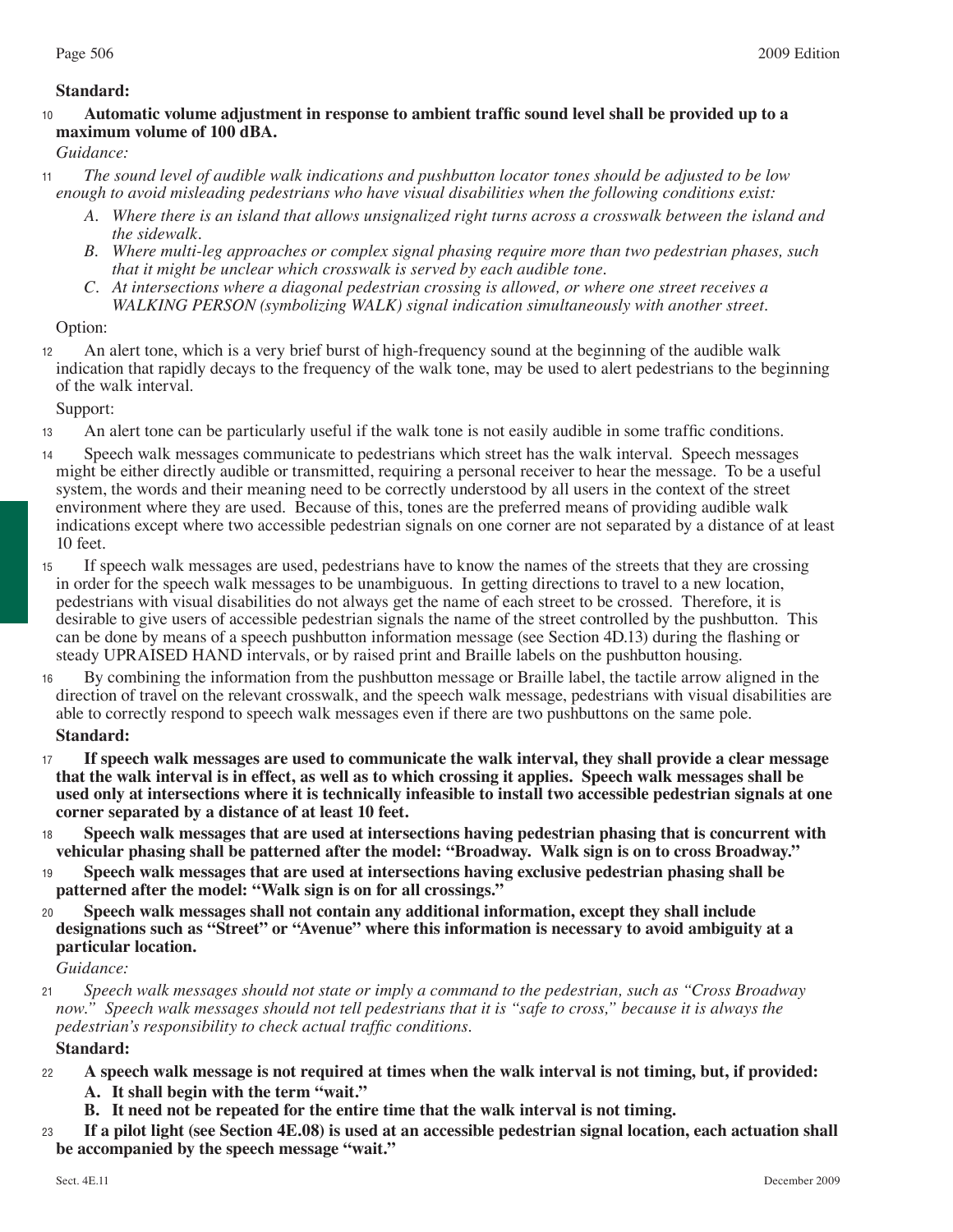<sup>24</sup>Accessible pedestrian signals that provide speech walk messages may provide similar messages in languages other than English, if needed, except for the terms "walk sign" and "wait."

```
Standard:
```
<sup>25</sup>**Following the audible walk indication, accessible pedestrian signals shall revert to the pushbutton locator tone (see Section 4E.12) during the pedestrian change interval.**

# **Section 4E.12 Accessible Pedestrian Signals and Detectors – Tactile Arrows and Locator Tones Standard:**

<sup>01</sup>**To enable pedestrians who have visual disabilities to distinguish and locate the appropriate pushbutton at an accessible pedestrian signal location, pushbuttons shall clearly indicate by means of tactile arrows which crosswalk signal is actuated by each pushbutton. Tactile arrows shall be located on the pushbutton, have high visual contrast (light on dark or dark on light), and shall be aligned parallel to the direction of travel on the associated crosswalk.**

# <sup>02</sup>**An accessible pedestrian pushbutton shall incorporate a locator tone.**

Support:

<sup>03</sup>A pushbutton locator tone is a repeating sound that informs approaching pedestrians that a pushbutton to actuate pedestrian timing or receive additional information exists, and that enables pedestrians with visual disabilities to locate the pushbutton.

**Standard:**

- <sup>04</sup>**Pushbutton locator tones shall have a duration of 0.15 seconds or less, and shall repeat at 1-second intervals.**
- <sup>05</sup>**Pushbutton locator tones shall be deactivated when the traffic control signal is operating in a flashing mode. This requirement shall not apply to traffic control signals or pedestrian hybrid beacons that are activated from a flashing or dark mode to a stop-and-go mode by pedestrian actuations.**
- <sup>06</sup>**Pushbutton locator tones shall be intensity responsive to ambient sound, and be audible 6 to 12 feet from the pushbutton, or to the building line, whichever is less.** Support:

07 Section 4E.11 contains additional provisions regarding the volume and sound level of pushbutton locator tones.

# **Section 4E.13 Accessible Pedestrian Signals and Detectors – Extended Pushbutton Press Features** Option:

<sup>01</sup>Pedestrians may be provided with additional features such as increased crossing time, audible beaconing, or a speech pushbutton information message as a result of an extended pushbutton press.

**Standard:**

<sup>02</sup>**If an extended pushbutton press is used to provide any additional feature(s), a pushbutton press of less than one second shall actuate only the pedestrian timing and any associated accessible walk indication, and a pushbutton press of one second or more shall actuate the pedestrian timing, any associated accessible walk indication, and any additional feature(s).**

#### <sup>03</sup>**If additional crossing time is provided by means of an extended pushbutton press, a PUSH BUTTON FOR 2 SECONDS FOR EXTRA CROSSING TIME (R10-32P) plaque (see Figure 2B-26) shall be mounted adjacent to or integral with the pedestrian pushbutton.** Support:

<sup>04</sup>Audible beaconing is the use of an audible signal in such a way that pedestrians with visual disabilities can home in on the signal that is located on the far end of the crosswalk as they cross the street.

Not all crosswalks at an intersection need audible beaconing; audible beaconing can actually cause confusion if used at all crosswalks at some intersections. Audible beaconing is not appropriate at locations with channelized turns or split phasing, because of the possibility of confusion. *Guidance:*

<sup>06</sup>*Audible beaconing should only be considered following an engineering study at:*

- *A. Crosswalks longer than 70 feet, unless they are divided by a median that has another accessible pedestrian signal with a locator tone;*
- *B. Crosswalks that are skewed;*
- *C. Intersections with irregular geometry, such as more than four legs;*
- *D. Crosswalks where audible beaconing is requested by an individual with visual disabilities; or*
- *E. Other locations where a study indicates audible beaconing would be beneficial.*